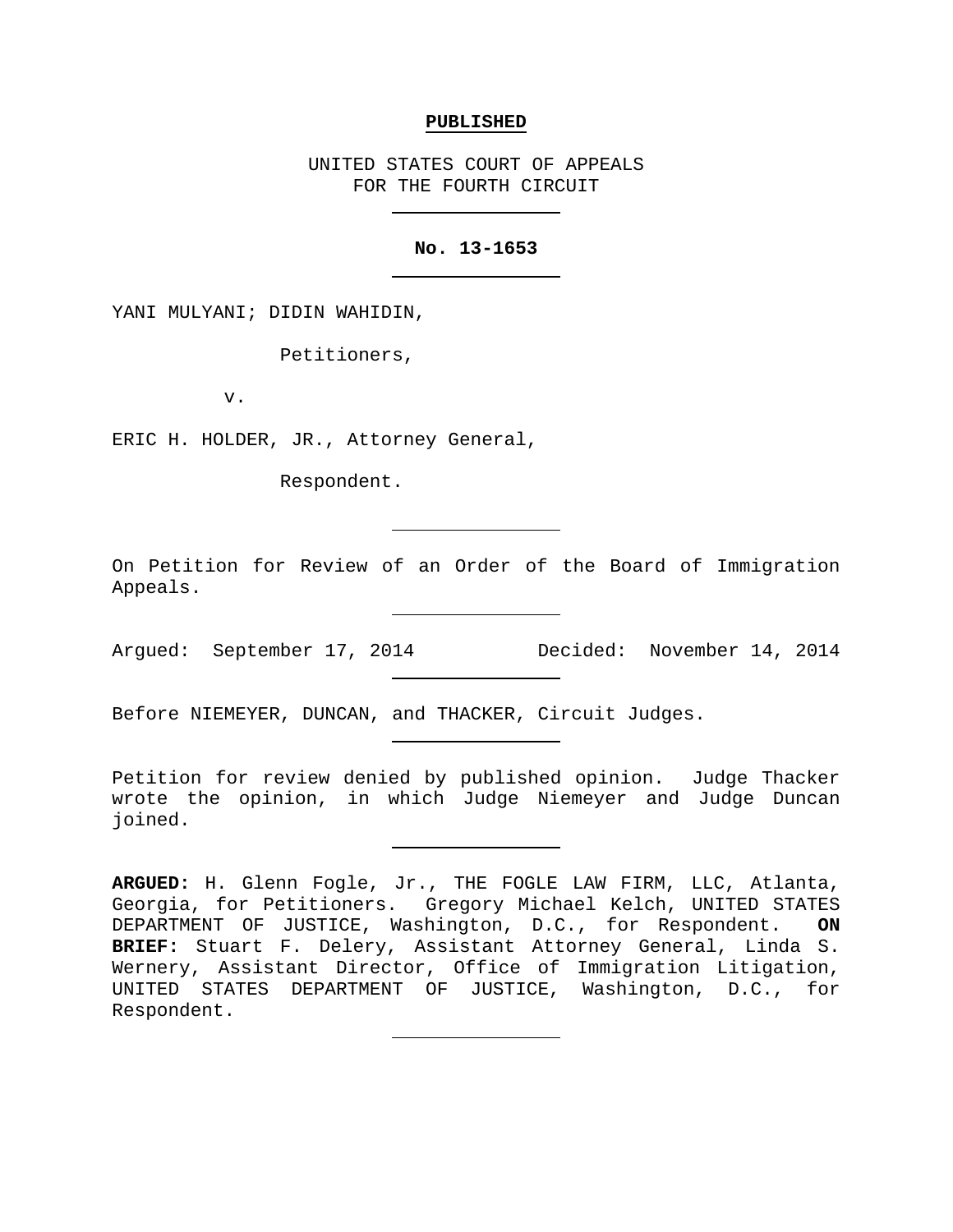THACKER, Circuit Judge:

Yani Mulyani ("Mulyani") is a native of Indonesia. She petitions this court for review of a Board of Immigration Appeals ("BIA") decision denying her application for asylum, withholding of removal, and relief under the Convention Against Torture ("CAT"). $^1$  $^1$  Her petition for review raises three arguments. First, Mulyani asserts that the statutory time bar, 8 U.S.C. § 1158(a)(2)(B), does not preclude her application for asylum. Second, she disputes the BIA's determination that her claims for asylum and withholding of removal cannot proceed because she failed to show that the Indonesian government was unwilling or unable to protect her. Finally, Mulyani challenges the BIA's conclusion that CAT relief is unavailable because she has not shown that, upon removal, she would likely endure torture by or with the approval or acquiescence of the Indonesian government.

We do not reach Mulyani's first argument, as we lack jurisdiction to decide whether she qualifies for an exception to the statutory time bar. We reject her remaining arguments

<span id="page-1-0"></span> $1$  Mulyani's husband, Didin Wahidin, is also a petitioner in this case. However, because he seeks relief solely as a derivative beneficiary on his wife's application for asylum and withholding of removal, his claims rise and fall with hers. Accordingly, our opinion in this case focuses primarily on Mulyani.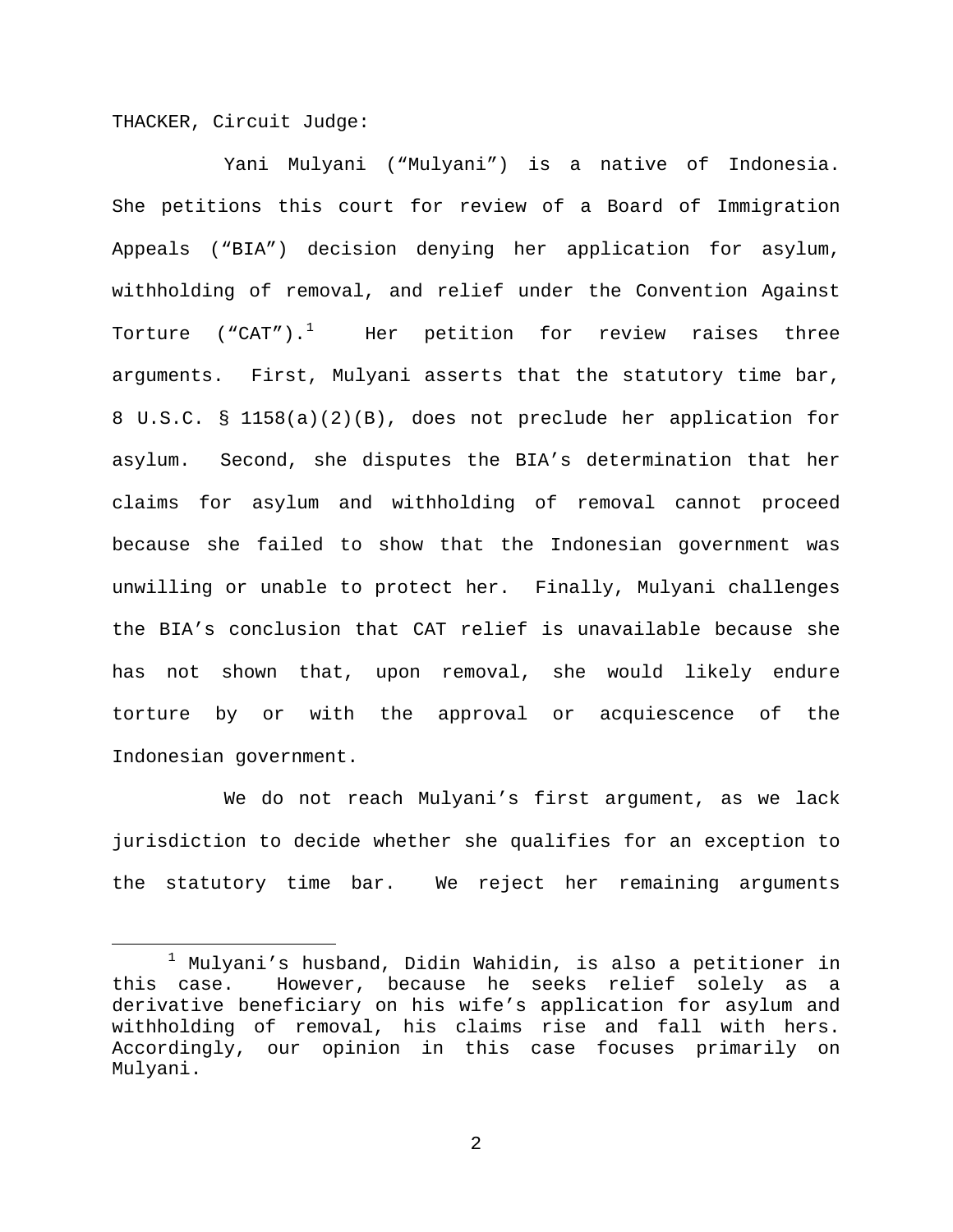because substantial evidence supports the BIA's determinations. Therefore, Mulyani's petition is denied.

I.

Mulyani grew up a Christian in Indonesia, a majority-Muslim country. Her parents were converts to the Christian faith and had her baptized when she was four years old. For years, the family attended church every Sunday. To this day, Mulyani's parents and siblings continue to live in Indonesia and remain practicing Christians.

Mulyani's husband and co-petitioner, Didin Wahidin, is a Muslim. He prays at home but does not attend a mosque. Since arriving in the United States, Mulyani has practiced her faith in a similar fashion, worshipping exclusively in the home.

Mulyani and Wahidin came to the United States on vacation in September 2000. Instead of returning to Indonesia when their vacation ended, they chose to remain in the United States indefinitely. Mulyani asserts that she would suffer religious persecution if forced to return to Indonesia, having endured several instances of religiously motivated violence there during her youth. Her application for relief from removal recounts four such incidents.

The first of those incidents occurred in 1991, when Mulyani was 16 years old. A group of about ten students attacked her at a bus stop. The students hit and kicked her,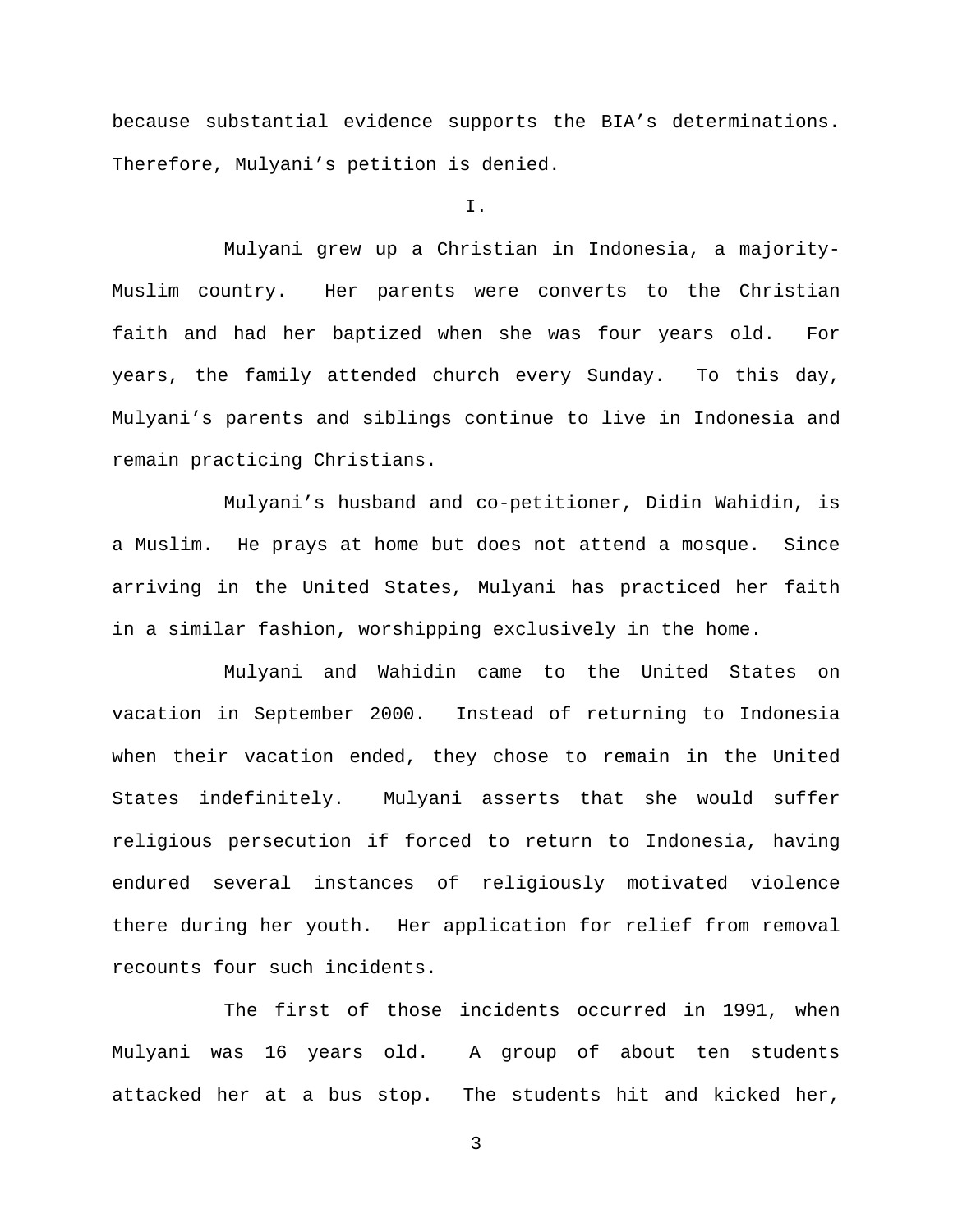and one struck her with a metal rod. Mulyani suffered a broken left arm. Though she told her parents and her pastor about the beating, she did not report the incident to police, purportedly because she believed the police would not care about her because she was a Christian.

A few years later, when Mulyani was in college, she and a female companion were accosted on their way home from a prayer meeting at a friend's residence. Mulyani was carrying a bible at the time. The assailants, three men she did not know, chased the two young women and called them names like "nasty Christian" and "slutty Christian."  $J.A. 140.^2$  $J.A. 140.^2$  The men grabbed Mulyani and held her hands behind her back. One man put his penis on her and tried to rape her. The assailants fled when someone across the street yelled "oy, oy." Id. at 142. As before, Mulyani did not report the incident to the police.

Later, in 1998, Mulyani and two other people were walking through downtown Majalengka in search of a lunch spot when they encountered what she described as a large crowd of "radical" Muslims staging an anti-Christian protest. J.A. 152. One protestor pointed at Mulyani and said, "Christian, Christian, burn the Christian." Id. at 153. Roughly 20 or 30

<span id="page-3-0"></span> $2$  Citations to the "J.A." refer to the Joint Appendix filed by the parties in this appeal.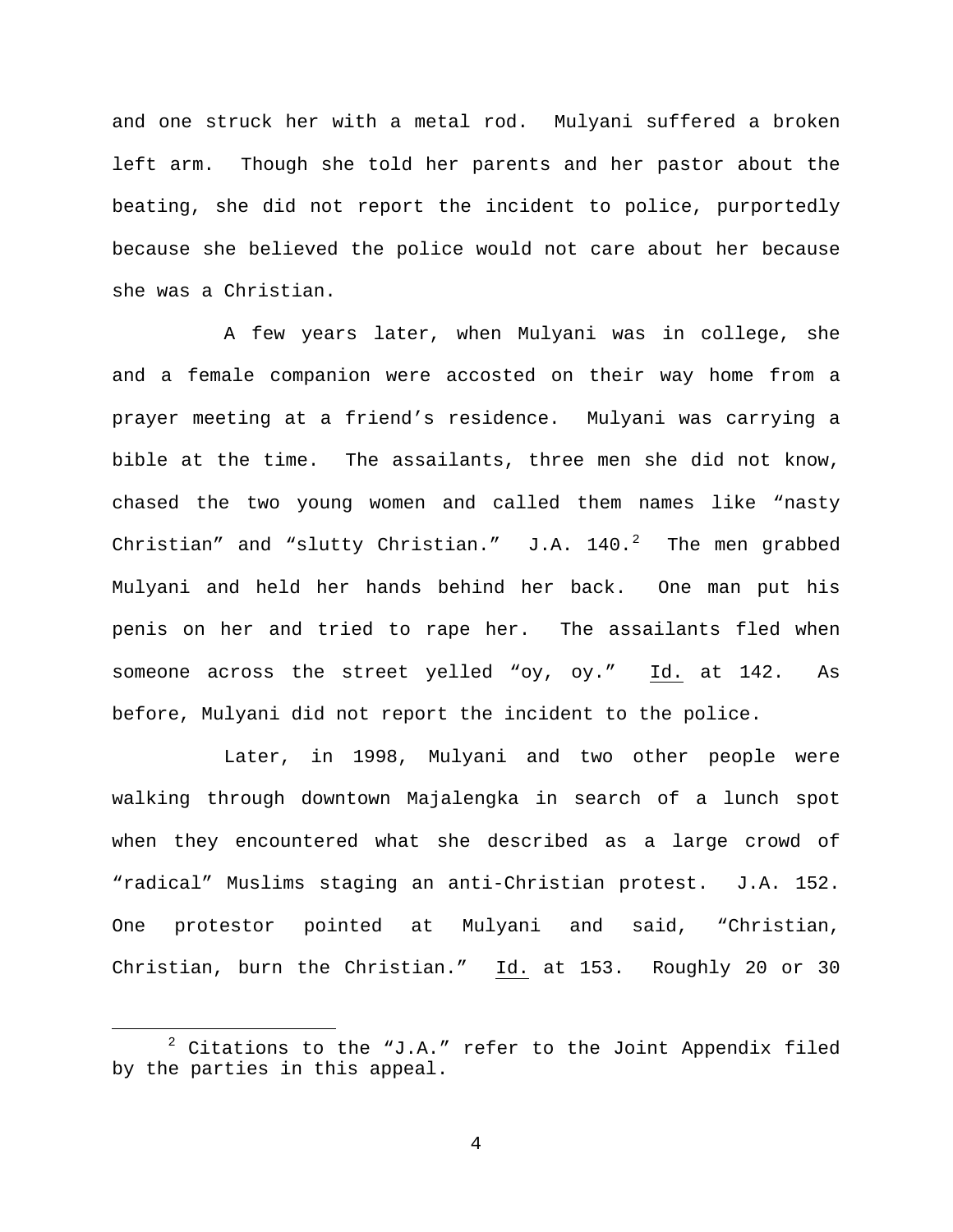protestors attacked Mulyani. They hit and kicked her and stuffed a handkerchief in her mouth. One man snatched a hot skewer from a street vendor and pressed it to her stomach. A police siren prompted the assailants to release her and flee the scene. Once again, Mulyani did not report the incident to the police.

The final incident occurred shortly after the protest. According to Mulyani, a group of between four and eight "radical" Muslims gathered outside her parents' house at night. J.A. 156, 294. They banged on the door and windows and threatened to burn the house down if the occupants did not come out. Someone threw a Molotov cocktail through one of the windows, but the bomb did not explode. Mulyani says she believes the group targeted the house because her family is Christian.

Mulyani remained in Indonesia for approximately two years after the last of these incidents. In January 2000, she and Wahidin married. The couple traveled to the United States on September 3, 2000, to vacation in Los Angeles and Las Vegas. Mulyani had a tourist visa and was authorized to remain in the United States until March 2, 2001. After about two weeks of sightseeing, the couple headed east to visit a friend in Wisconsin. While there, Mulyani says, "I realized and I observed that in [the] United States, they . . . have freedom of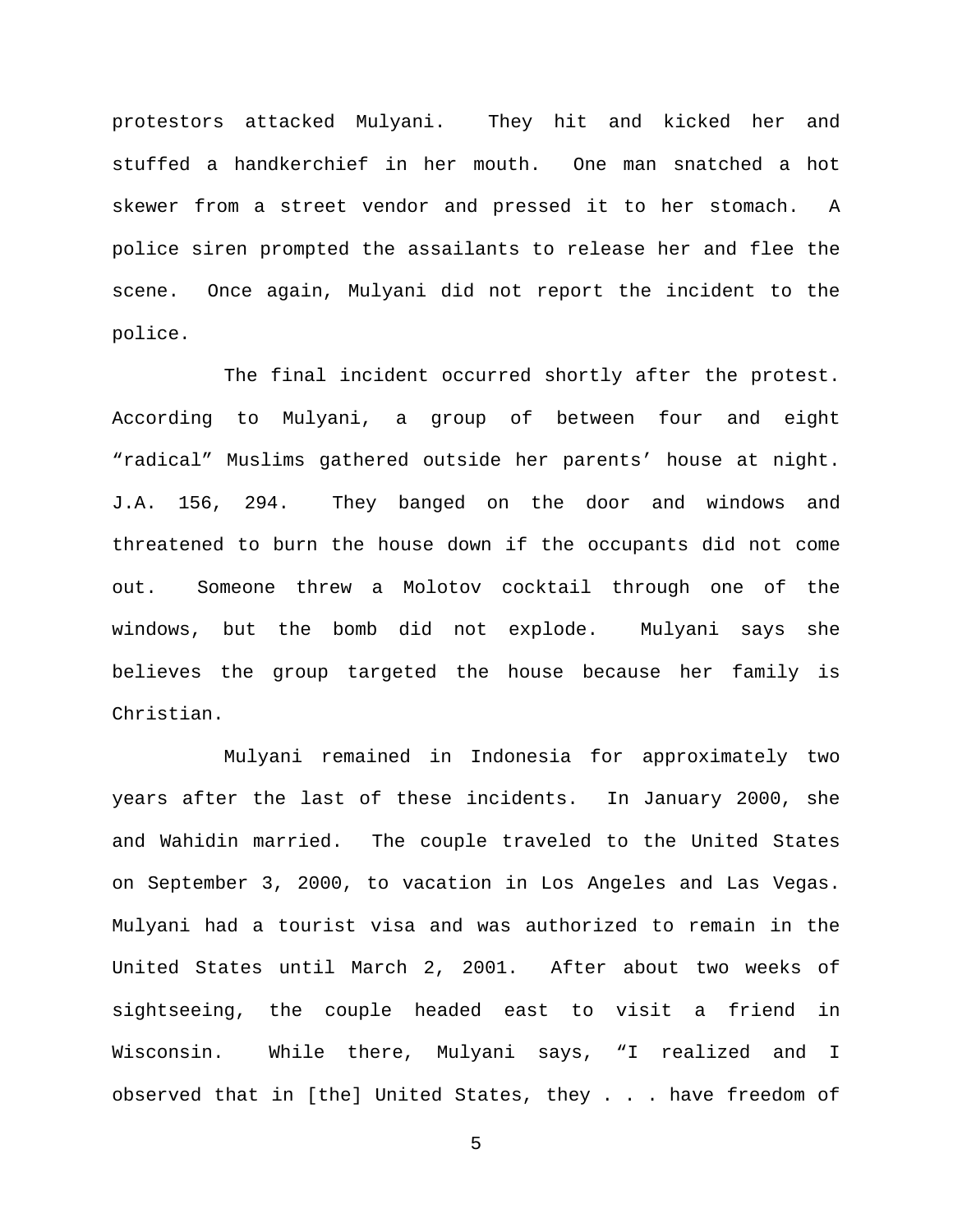religion. They don't care if you're Christian or a Muslim." J.A. 162. For this reason, she says, she and her husband decided to stay in America.

In 2001, the couple responded to a magazine advertisement for an agency called the Chinese Indonesian American Society ("CIAS"), which was offering to help people obtain a green card or work permit. Hoping to acquire work permits, they agreed to send CIAS money and copies of certain personal records. "[T]hey sent us back blank pages telling us where to sign these papers," Mulyani later recalled. "We did and sent them back, and then we received our working permits." J.A. 295. Although she says she did not know what she was signing, one of the documents was, in fact, an application for asylum and withholding of removal. CIAS filed the application on Mulyani's behalf in June 2002.<sup>[3](#page-5-0)</sup>

Mulyani says she did not then know what asylum was. She says she did not learn about this form of protection -- nor that CIAS had already sought it for her -- until late 2004 or early 2005, when she hired an attorney to renew her work permit. It was during the course of these discussions with the attorney,

<span id="page-5-0"></span> <sup>3</sup> A 2004 federal investigation implicated CIAS and its founder, Hans Gouw, in an asylum fraud scheme. See Loren Ryter, Indonesians in Asylum, in Identifying with Freedom: Indonesia After Suharto 125, 131 (Tony Day ed. 2007).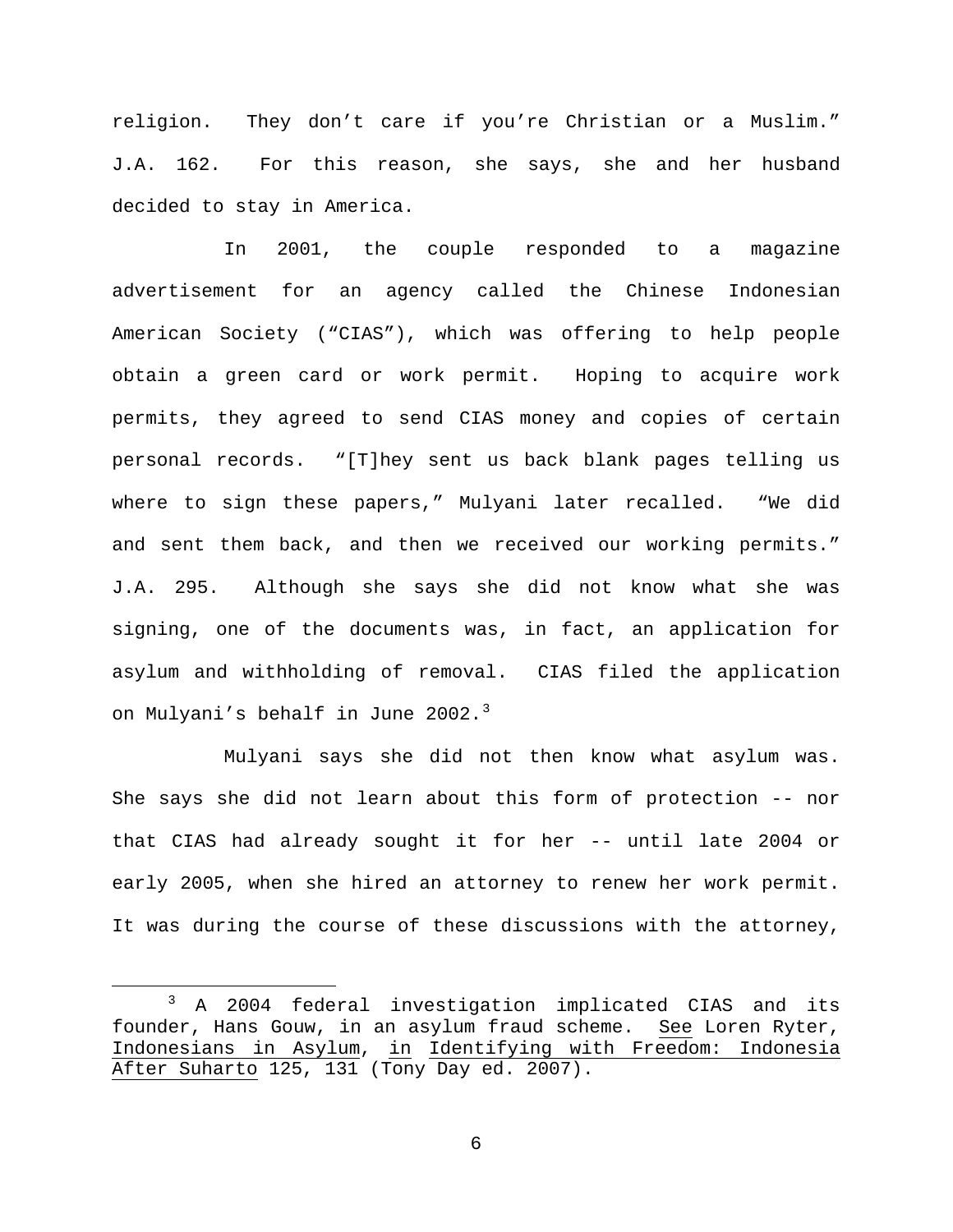she says, that she realized she might qualify for asylum and decided she wanted to pursue it. She failed to take action, though, and in September 2008 the Department of Homeland Security initiated removal proceedings against Mulyani and Wahidin.

Both Mulyani and her husband conceded removability under section 237(a)(1)(B) of the Immigration and Nationality Act ("INA"), which provides that any alien unlawfully present in the United States is deportable. See 8 U.S.C. § 1227(a)(1)(B). Mulyani sought relief in the form of asylum, withholding of removal, and withholding pursuant to the CAT. In support of her claims, she submitted a number of country reports and online articles indicating that the Indonesian government was indifferent, if not hostile, to the rights of Christians. The documents included a 2008 Department of State report observing that the Indonesian government sometimes "tolerated discrimination against and the abuse of religious groups by private actors and often failed to punish perpetrators." J.A. 506. This same report, however, also says that the Indonesian government operates programs to replace damaged churches and ease religious tension, and that the government has successfully tried and convicted numerous terrorists believed to have committed acts of interreligious violence.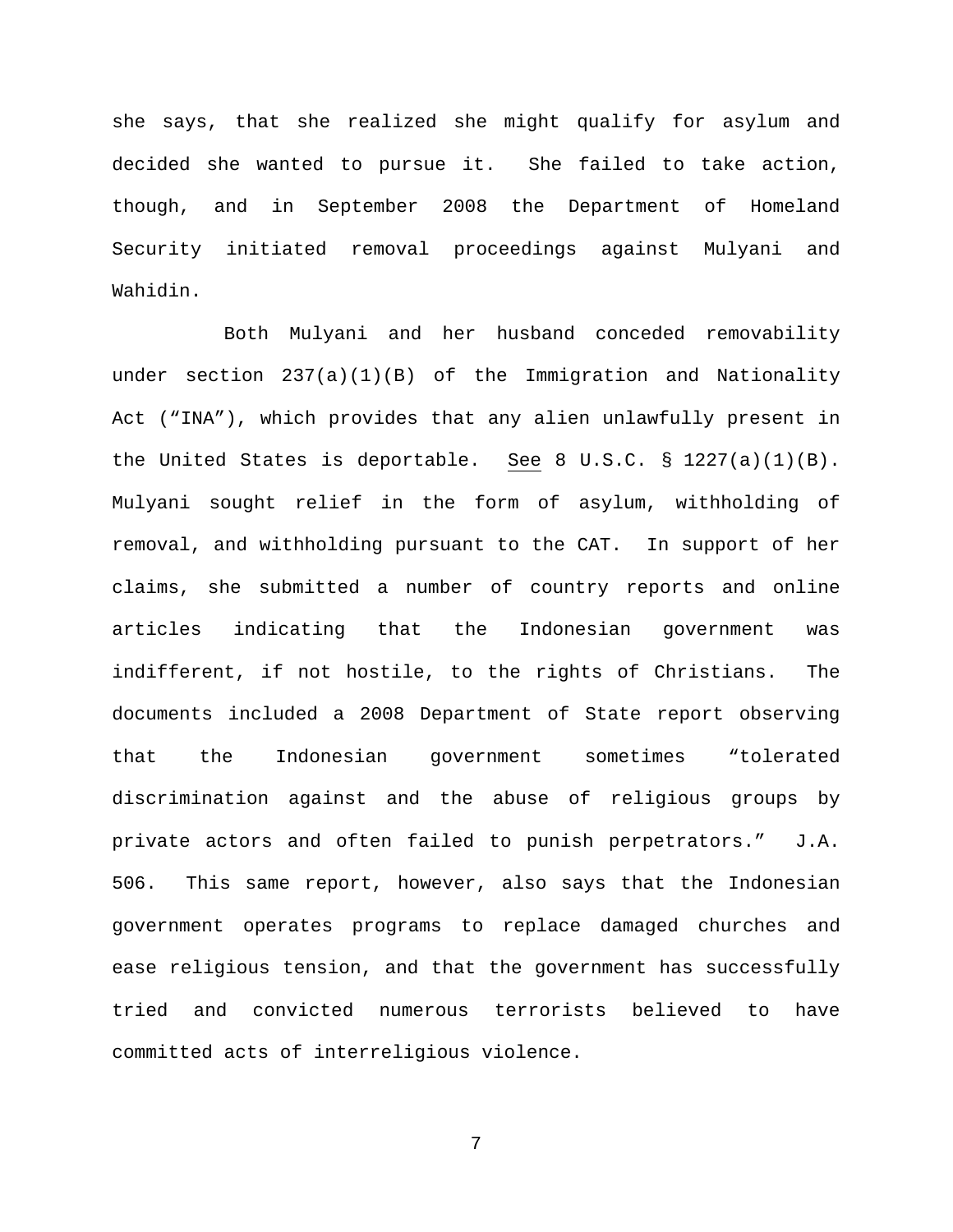Following a hearing, an immigration judge ("IJ") denied all requested relief. The IJ first determined that Mulyani's application for asylum was untimely under 8 U.S.C. § 1158(a)(2)(B) and therefore barred. With regard to the application for withholding of removal, the IJ found that the harm Mulyani experienced during her youth in Indonesia rose to the level of persecution. The IJ also acknowledged that the evidence permits a "reasonable inference" that this harm was on account of her Christian faith. J.A. 61. Nevertheless, the IJ denied the request for withholding of removal because Mulyani had not established that the Indonesian government was unable or unwilling to control her persecutors. The IJ also denied relief under the CAT, finding that Mulyani had failed to demonstrate that, if returned to Indonesia, she would likely "be tortured by, or at the instigation of, or with the consent or acquiescence of, a public official." Id. at 65.

On appeal, the BIA took no position as to whether Mulyani's application for asylum was time-barred, but it concluded that her claims for asylum and withholding of removal fail regardless because she had not established that the Indonesian government was unwilling or unable to protect her. The agency also accepted the IJ's determination that Mulyani did not merit CAT relief because she "has not shown that it is more likely than not that she would be tortured by or with the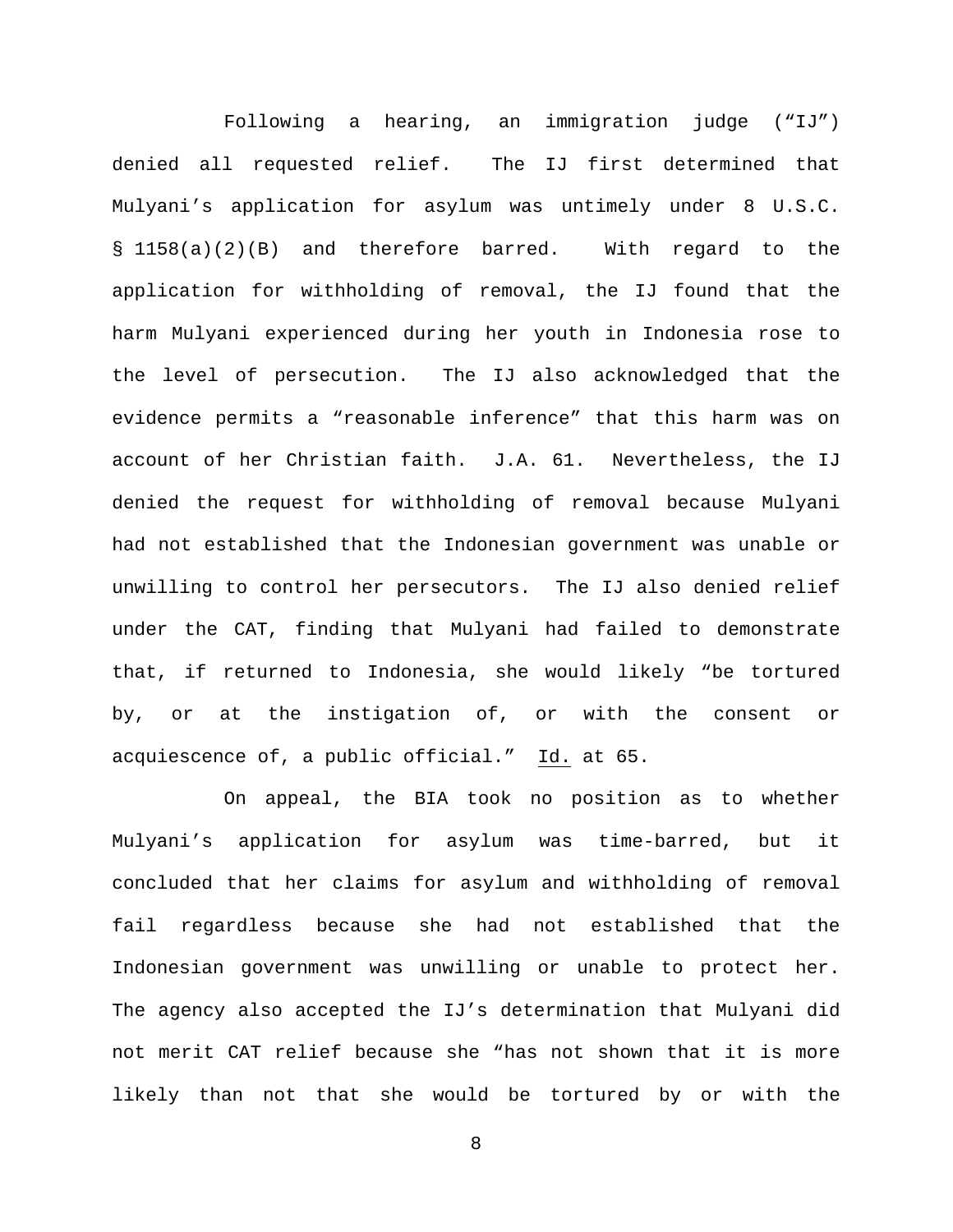approval or acquiescence of the government of Indonesia." J.A. 4. Accordingly, the BIA dismissed the appeal.

# II.

## A.

Mulyani first challenges the IJ's determination that her asylum application was untimely and therefore statutorily barred.

To apply for asylum, an alien must demonstrate "by clear and convincing evidence that the application has been filed within 1 year after the date of the alien's arrival in the United States." 8 U.S.C. § 1158(a)(2)(B). Mulyani's 2002 application came too late to satisfy this requirement. Accordingly, to obtain relief, she must prove "[t]o the satisfaction of the asylum officer, the immigration judge, or the Board that . . . she qualifies for an exception to the 1 year deadline." 8 C.F.R. § 1208.4(a)(2)(i).

Mulyani asserts that she qualifies for the "extraordinary circumstances" exception to the one-year time limit. See 8 U.S.C. § 1158(a)(2)(D). This provision permits an alien to bring an untimely application if she "demonstrates to the satisfaction of the Attorney General either the existence of changed circumstances which materially affect the applicant's eligibility for asylum or extraordinary circumstances relating to the delay in filing." Id. Mulyani's argument, which the IJ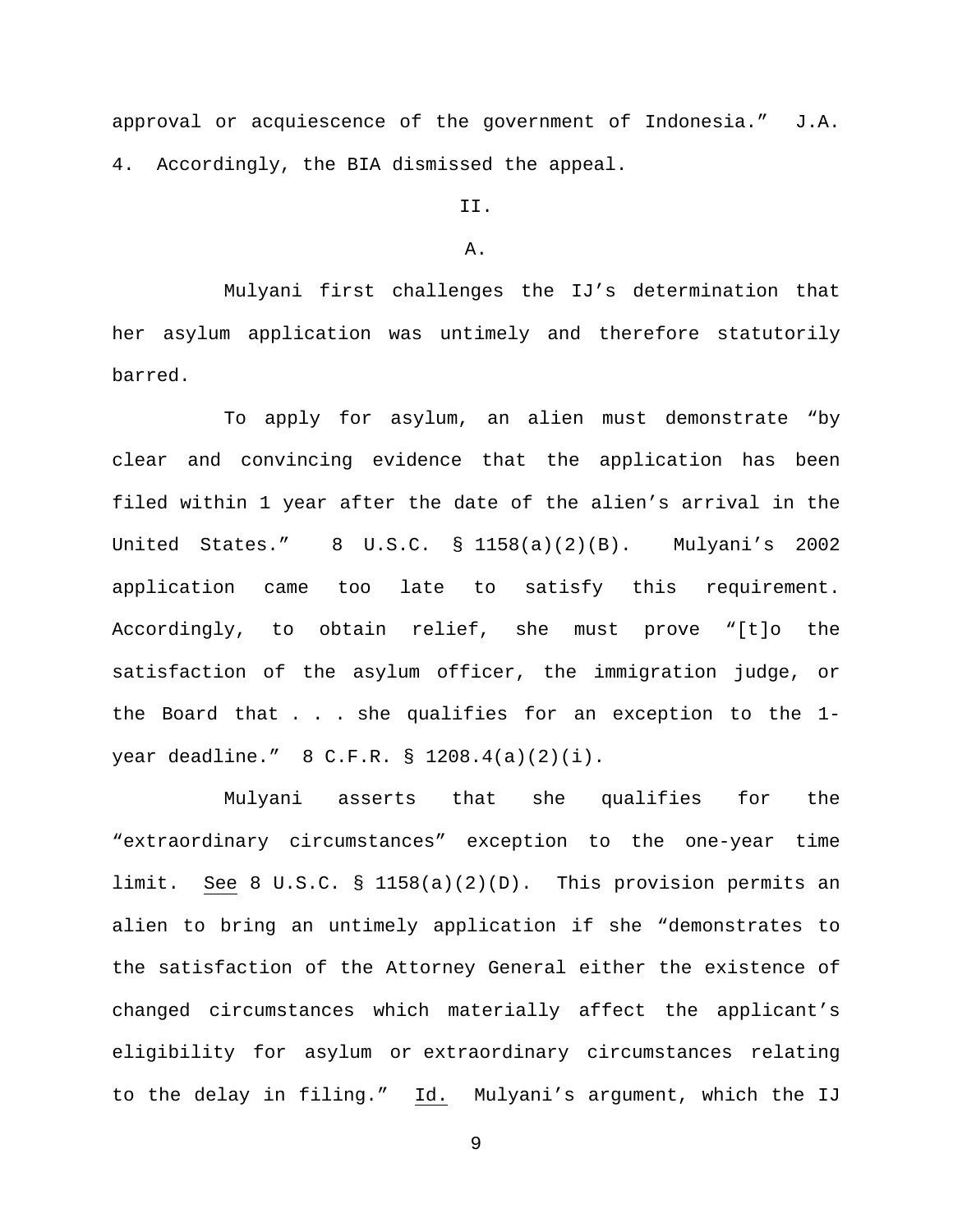rejected, is that her failure to file within the one-year time limit should be excused because CIAS neglected to tell her about asylum before the filing deadline expired. We conclude that we lack jurisdiction to consider this claim, both because the BIA took no position on whether the statutory time limit bars her application and because Congress has expressly restricted our power to review agency decisions involving the time bar.

1.

By law, our power to review an order of removal is limited to the "final" order. 8 U.S.C. § 1252(a)(1); Martinez v. Holder, 740 F.3d 902, 908 n.1 (4th Cir. 2014). An order does not become final until "'all administrative remedies'" have been exhausted. Gandziami-Mickhou v. Gonzales, 445 F.3d 351, 359 n.2  $(4th$  Cir. 2006) (quoting § 1252 $(d)(1))$ . Thus, as a general matter, final orders in removal proceedings come not from the IJ, but "from the BIA, the highest administrative tribunal." Martinez, 740 F.3d at 908 n.1 (internal quotation marks omitted).

This rule is not without exceptions. For instance, when the BIA issues an order, without opinion, affirming an IJ's decision and endorsing that decision as "the final agency determination," 8 C.F.R.  $\S$  1003.1(e)(4)(ii), we will "treat the reasoning of the IJ Order as that of the BIA." Haoua v. Gonzales, 472 F.3d 227, 231 (4th Cir. 2007).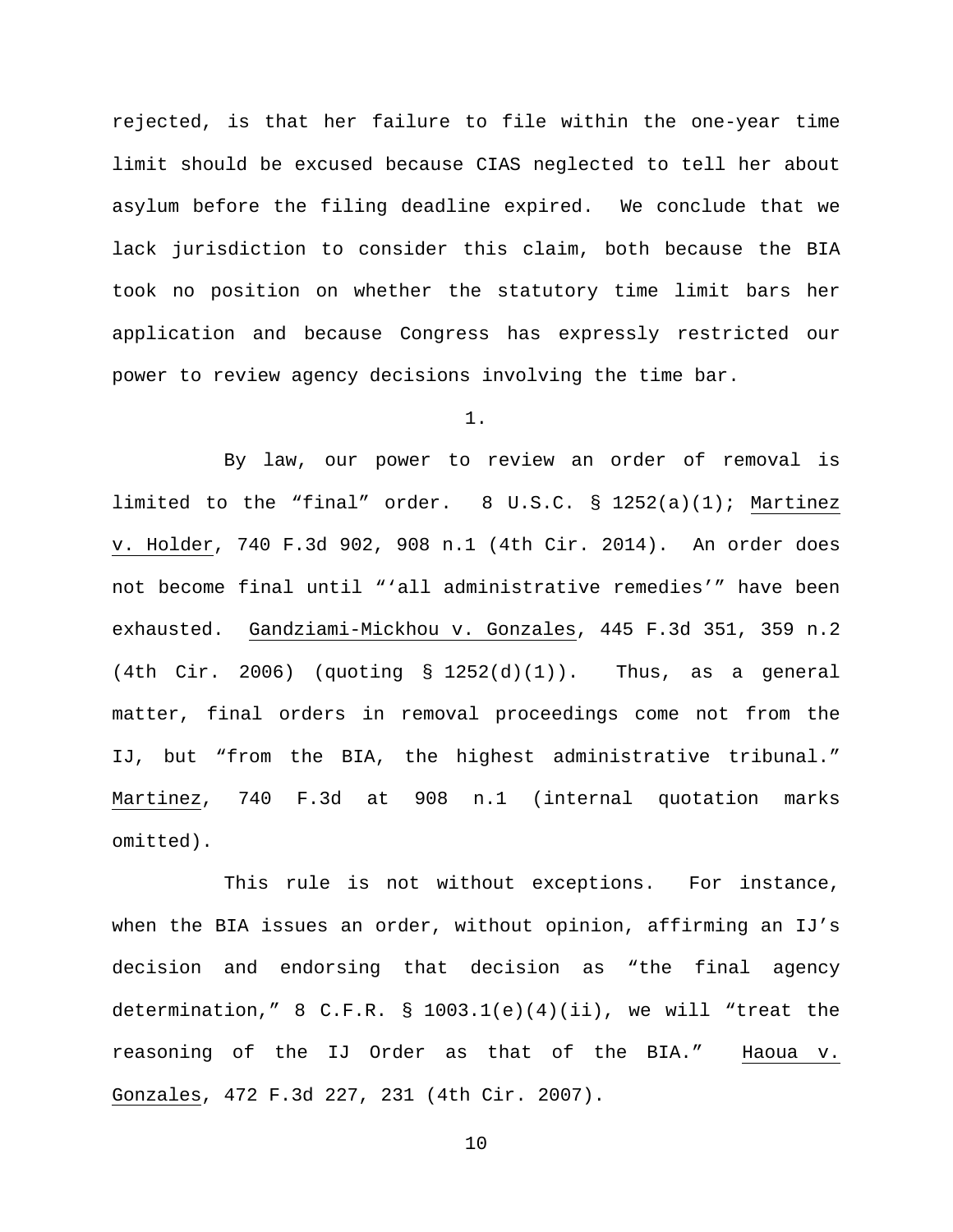In other cases, such as the instant one, the BIA may issue a brief order affirming, modifying, or reversing an immigration judge's decision. See 8 C.F.R. § 1003.1(e)(5). Under these circumstances, where the BIA has "essentially adopted the IJ's opinion while adding some of its own reasoning," the court may review both decisions. Thu v. Holder, 596 F.3d 994, 998 (8th Cir. 2010) (internal quotation marks omitted); see Martinez, 740 F.3d at 908. We have noted, though, that review of an IJ decision is permissible only to the extent that the BIA adopted it. See Martinez, 740 F.3d at 908 n.1 ("[W]here the BIA issues an opinion without adopting the IJ's opinion in whole or in part, this Court can only review the BIA's opinion.").

Here, the BIA expressly stated that it was "not finding that [Mulyani] has successfully established an exception to the 1 year filing deadline." J.A. 3. Instead, its decision "assume[d] arguendo" that her application was timely, and it concluded that her claims failed on the merits, regardless. Id. In doing so, the BIA excluded the timeliness issue from the final order of removal, leaving this court without power to consider the matter in our review.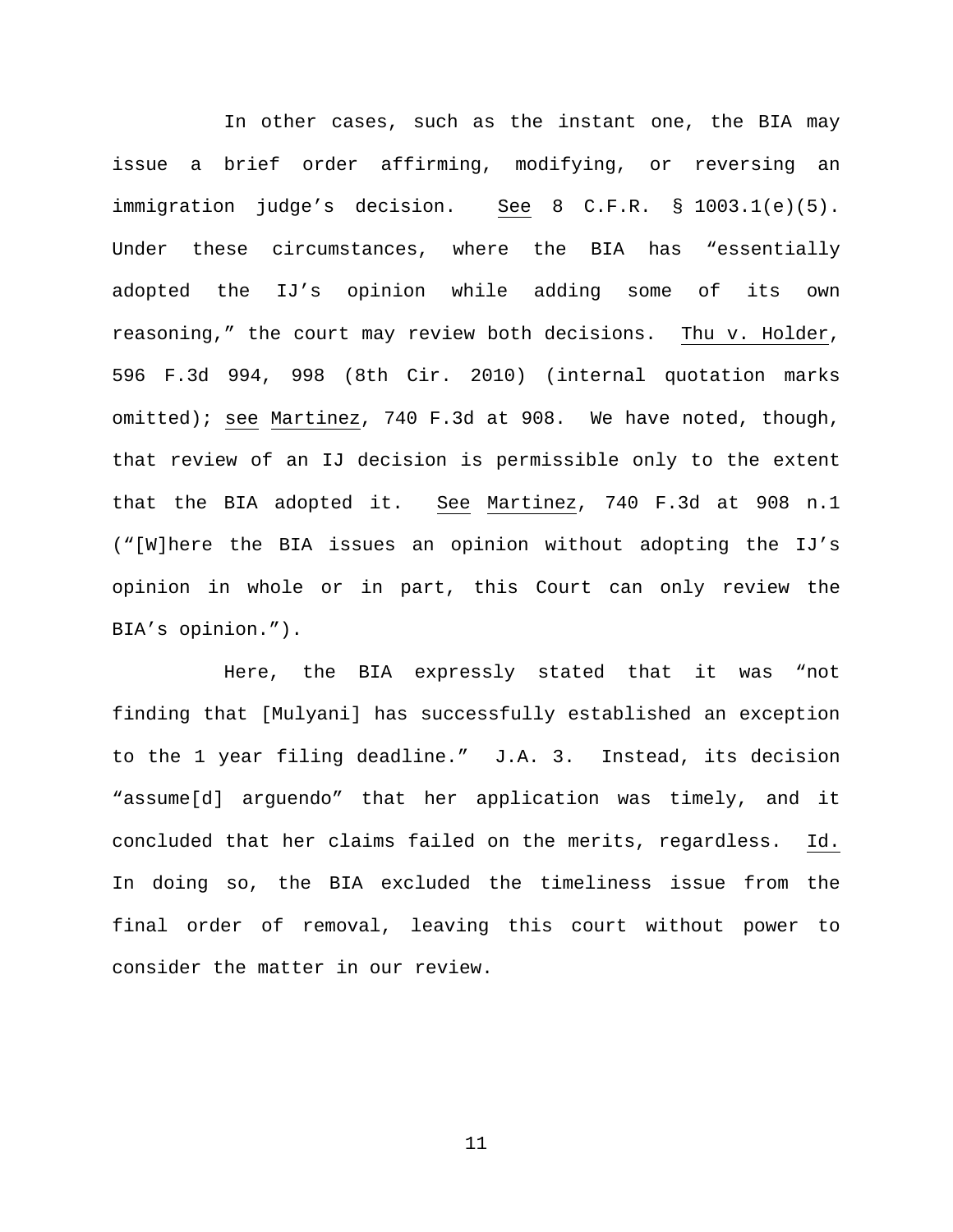That is not to say that we would have had the power to review the timeliness issue if the BIA had ruled on it. In fact, we would not. Congress restricted our authority in 8 U.S.C. § 1158(a)(3). This provision states, "No court shall have jurisdiction to review any determination of the Attorney General under [8 U.S.C. § 1158(a)(2)]," a subsection that includes both the time limit and the exception for extraordinary circumstances. 8 U.S.C. § 1158(a)(3). Plainly, judicial review of the IJ's timeliness holding is unavailable under this provision. See Gomis v. Holder, 571 F.3d 353, 358-59 (4th Cir. 2009) (holding that, "under the express language of § 1158(a)(3)," we lacked jurisdiction to review an IJ's determination that an asylum applicant "had not demonstrated changed or extraordinary circumstances to excuse her untimely filing").

Our power to review an IJ's determination would survive the limitation in § 1158(a)(3) only if the appeal presented a constitutional claim or question of law. See 8 U.S.C. § 1252(a)(2)(D) (providing that statutory limitations on judicial review in certain immigration cases "shall [not] be construed as precluding review of constitutional claims or questions of law raised upon a petition for review"); Vasile v.

2.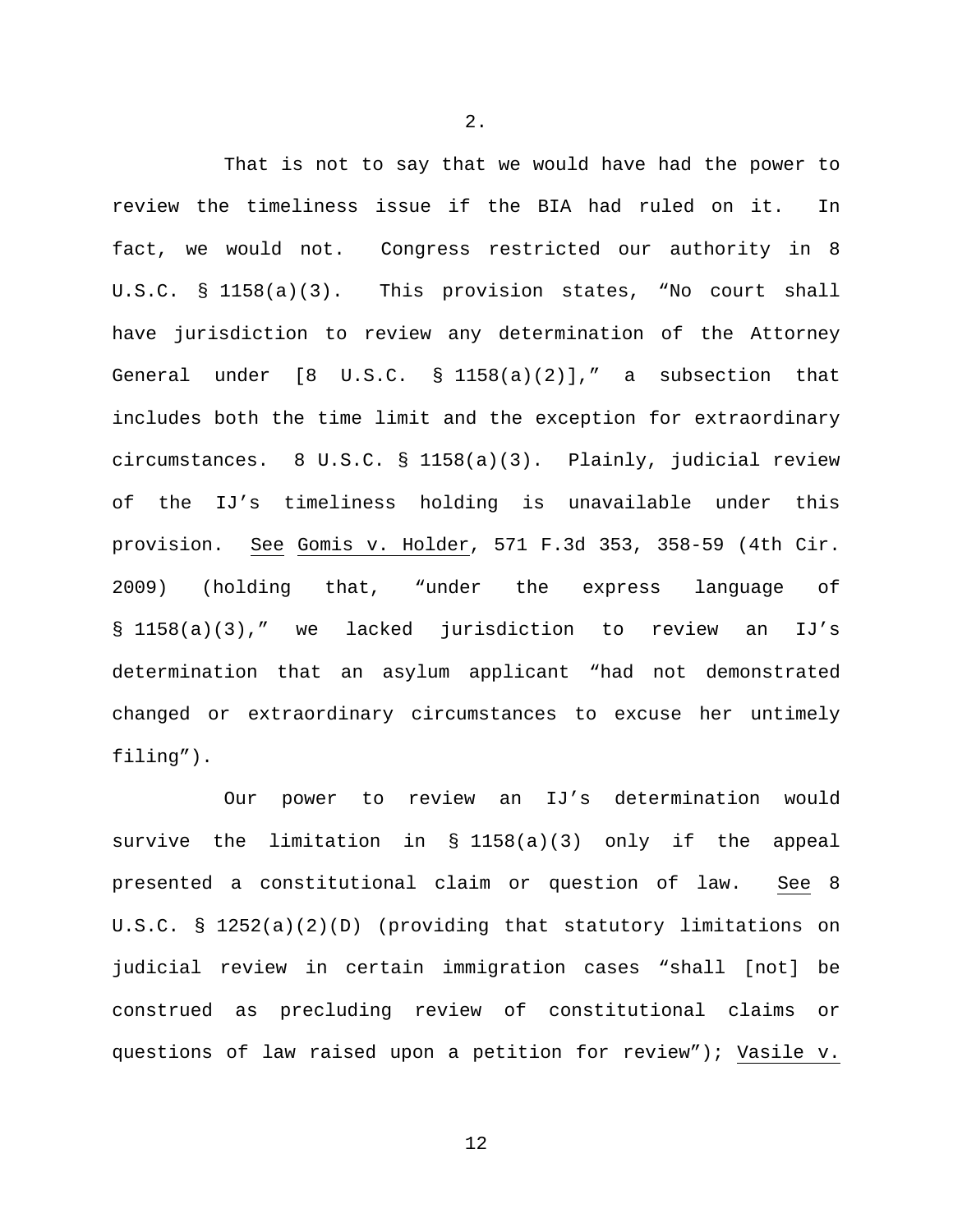Gonzales, 417 F.3d 766, 768 (7th Cir. 2005). Mulyani's appeal, however, presents no such claim or question.

BIA determinations ordinarily reviewable under the substantial evidence standard are "necessarily factual in nature, and therefore beyond our jurisdiction to review." Saintha v. Mukasey, 516 F.3d 243, 249 (4th Cir. 2008); see Higuit v. Gonzales, 433 F.3d 417, 420 (4th Cir. 2006) ("We are not free to convert every immigration case into a question of law, and thereby undermine Congress's decision to grant limited jurisdiction over matters committed in the first instance to the sound discretion of the Executive."). In Gomis v. Holder, we joined the majority of federal circuit courts in concluding that 8 U.S.C. § 1252(a)(2)(D) does not confer appellate jurisdiction to consider an applicant's claims of changed or extraordinary circumstances. 571 F.3d at 358. That being so, we proceed no further on this question and turn instead to Mulyani's other arguments.

#### B.

Mulyani next challenges the BIA's conclusion that she failed to meet her burden of proof for asylum and withholding of removal. She contends that the evidence proves the Indonesian government would be unwilling or unable to protect her from religious persecution, and that the BIA's determination to the contrary was in error. We disagree.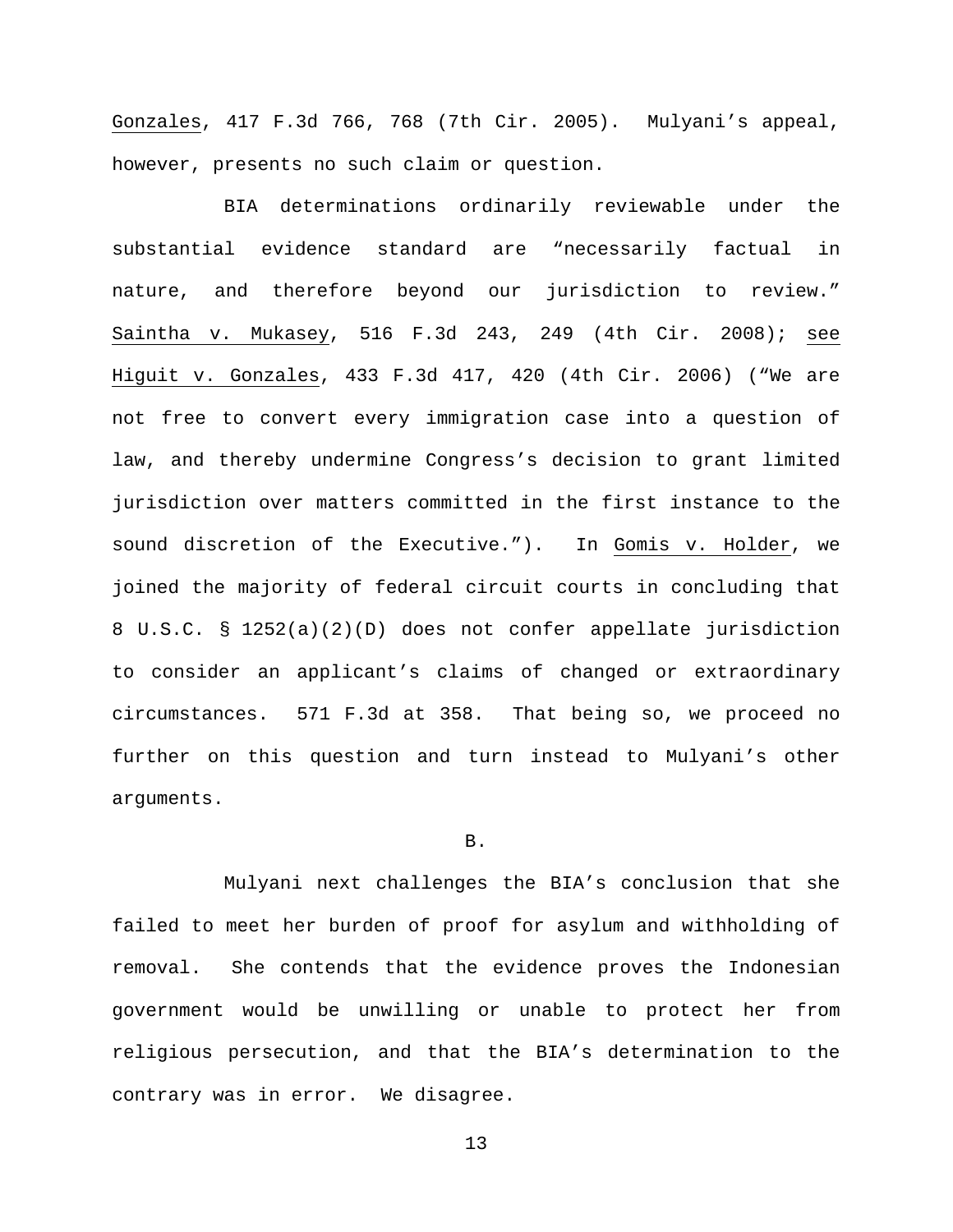A BIA decision granting or denying asylum under 8 U.S.C. § 1158(a) "shall be conclusive unless manifestly contrary to the law and an abuse of discretion." 8 U.S.C. § 1252(b)(4)(D). We may not disturb the BIA's determinations on asylum eligibility so long as those determinations "are supported by reasonable, substantial, and probative evidence on the record considered as a whole." Tassi v. Holder, 660 F.3d 710, 719 (4th Cir. 2011). While we review the BIA's legal conclusions de novo, our standard of review of the agency's factual findings is "narrow and deferential." Djadjou v. Holder, 662 F.3d 265, 273 (4th Cir. 2011). We accept the agency's factual findings unless "any reasonable adjudicator would be compelled to conclude to the contrary."  $$1252(b)(4)(B).$ 

The scope of our review of a final order denying withholding of removal is likewise narrow. See Hui Pan v. Holder, 737 F.3d 921, 926 (4th Cir. 2013). Where, as here, the BIA concludes that the applicant has not met her burden of proof, "we will affirm the BIA's determination if it is supported by substantial evidence on the record considered as a whole." Niang v. Gonzales, 492 F.3d 505, 510 (4th Cir. 2007). Even if the record "plausibly could support two results: the one the IJ chose and the one [the petitioner] advances, reversal is only appropriate where the court find[s] that the evidence not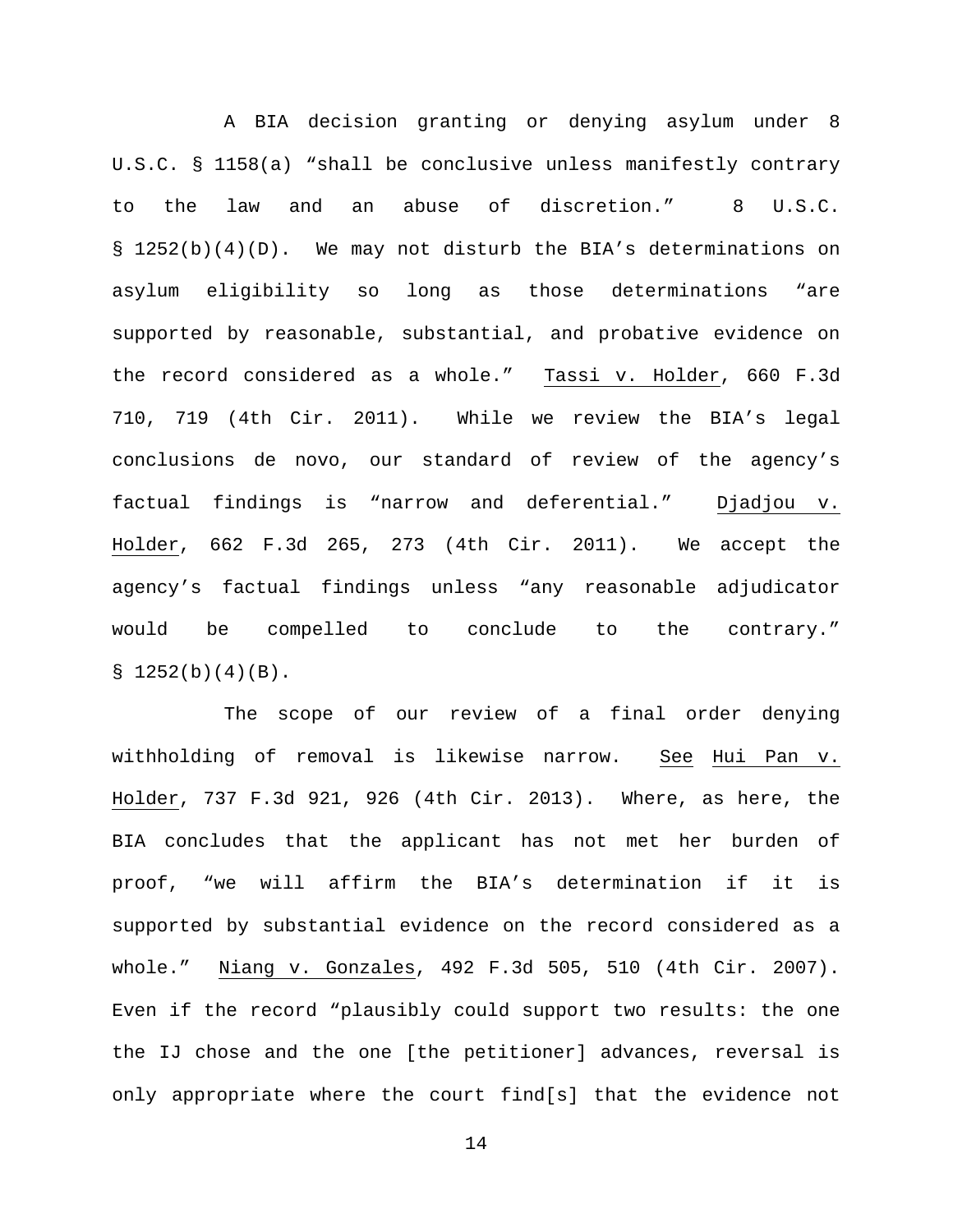only supports [the opposite] conclusion, but compels it." Id. at 511 (alterations and emphasis in original) (internal quotation marks omitted).

The BIA requires an applicant alleging past persecution to show that the harm was inflicted by the government or by others whom the government is unable or unwilling to control. See In re Acosta, 19 I. & N. Dec. 211, 222 (BIA 1985), overruled in part on other grounds by In re Mogharrabi, 19 I. & N. Dec. 439 (BIA 1987); see also Menjivar v. Gonzales, 416 F.3d 918, 921 (8th Cir. 2005). This requirement is not explicit in the INA. Rather, it derives from the board's interpretations of two words with profound significance in asylum law -- namely, "refugee" and "persecution."

To qualify for asylum, an applicant must prove that she meets the definition of a "refugee" under 8 U.S.C. § 1101(a)(42). The applicant makes this showing by demonstrating that "she has suffered from past persecution or that she has a well-founded fear of future persecution" on account of race, religion, nationality, membership in a particular social group, or political opinion. Mirisawo v. Holder, 599 F.3d 391, 396 (4th Cir. 2010). An applicant who establishes past persecution on the basis of a protected factor benefits from a rebuttable presumption that she has a well-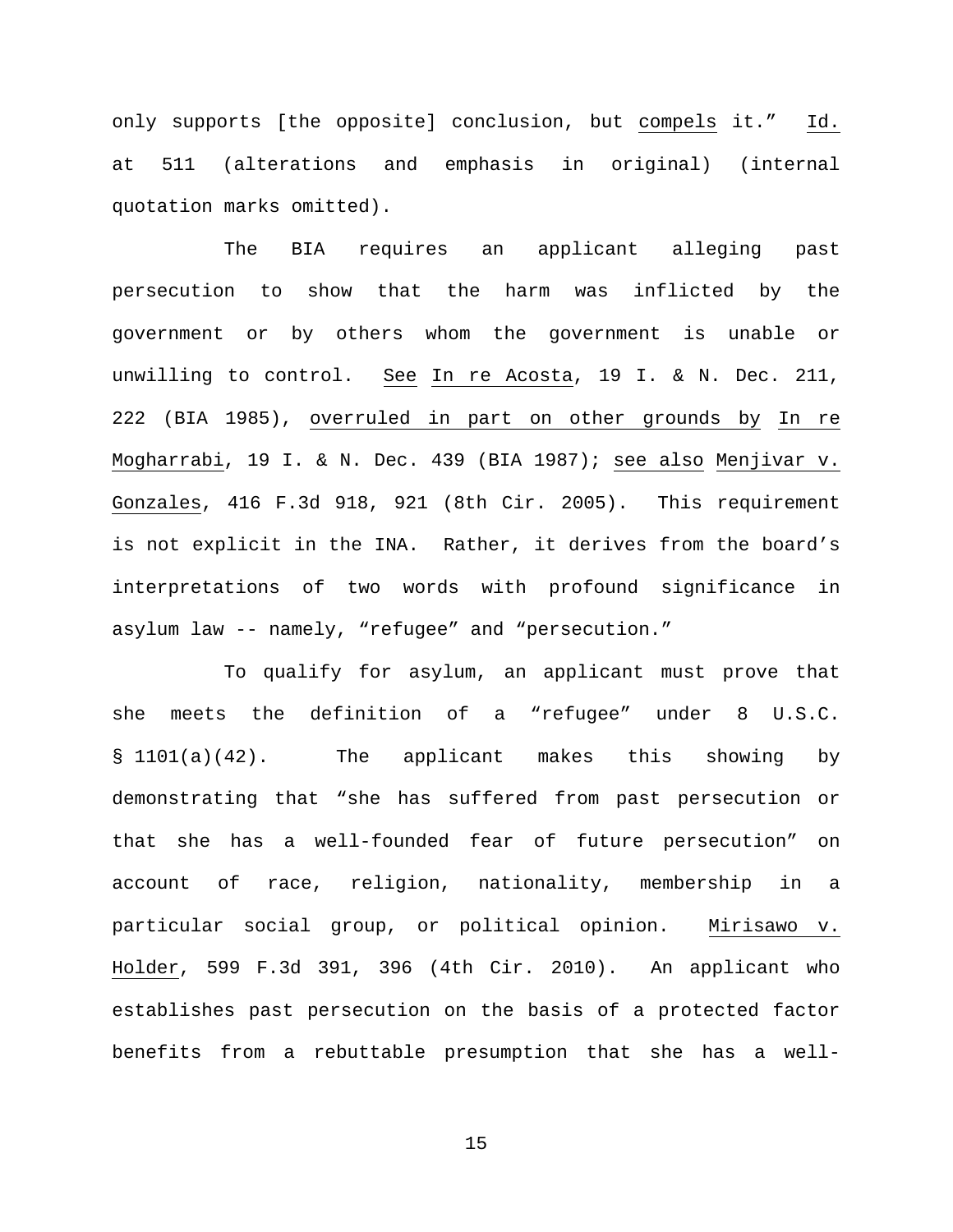founded fear of future persecution. See 8 C.F.R. § 208.13(b)(1); Djadjou, 662 F.3d at 272.

Withholding of removal is also based on persecution but "'implicates a more demanding standard of proof.'" Lizama v. Holder, 629 F.3d 440, 446 n.3 (4th Cir. 2011) (quoting Mirisawo, 599 F.3d at 396). Necessarily, "an applicant who fails to meet the lower standard for showing eligibility for asylum will be unable to satisfy the higher standard for showing withholding of removal." Mirisawo, 599 F.3d at 396.

Persecution, for purposes of asylum and withholding of removal, "'involves the infliction or threat of death, torture, or injury to one's person or freedom, on account of one of the enumerated grounds in the refugee definition.'" Li v. Gonzales, 405 F.3d 171, 177 (4th Cir. 2005) (quoting Kondakova v. Ashcroft, 383 F.3d 792, 797 (8th Cir. 2004)). The term encompasses "'actions less severe than threats to life or freedom.'" Id. (quoting Dandan v. Ashcroft, 339 F.3d 567, 573 (7th Cir. 2003)). "[W]hen one who seeks asylum demonstrates that he has been severely physically abused or tortured, courts have not hesitated to characterize such treatment as persecution." Id.

Prior to the adoption of the Refugee Act of 1980, Pub. L. No. 96-212, 94 Stat. 102, the BIA construed the term "persecution" to mean "either a threat to the life or freedom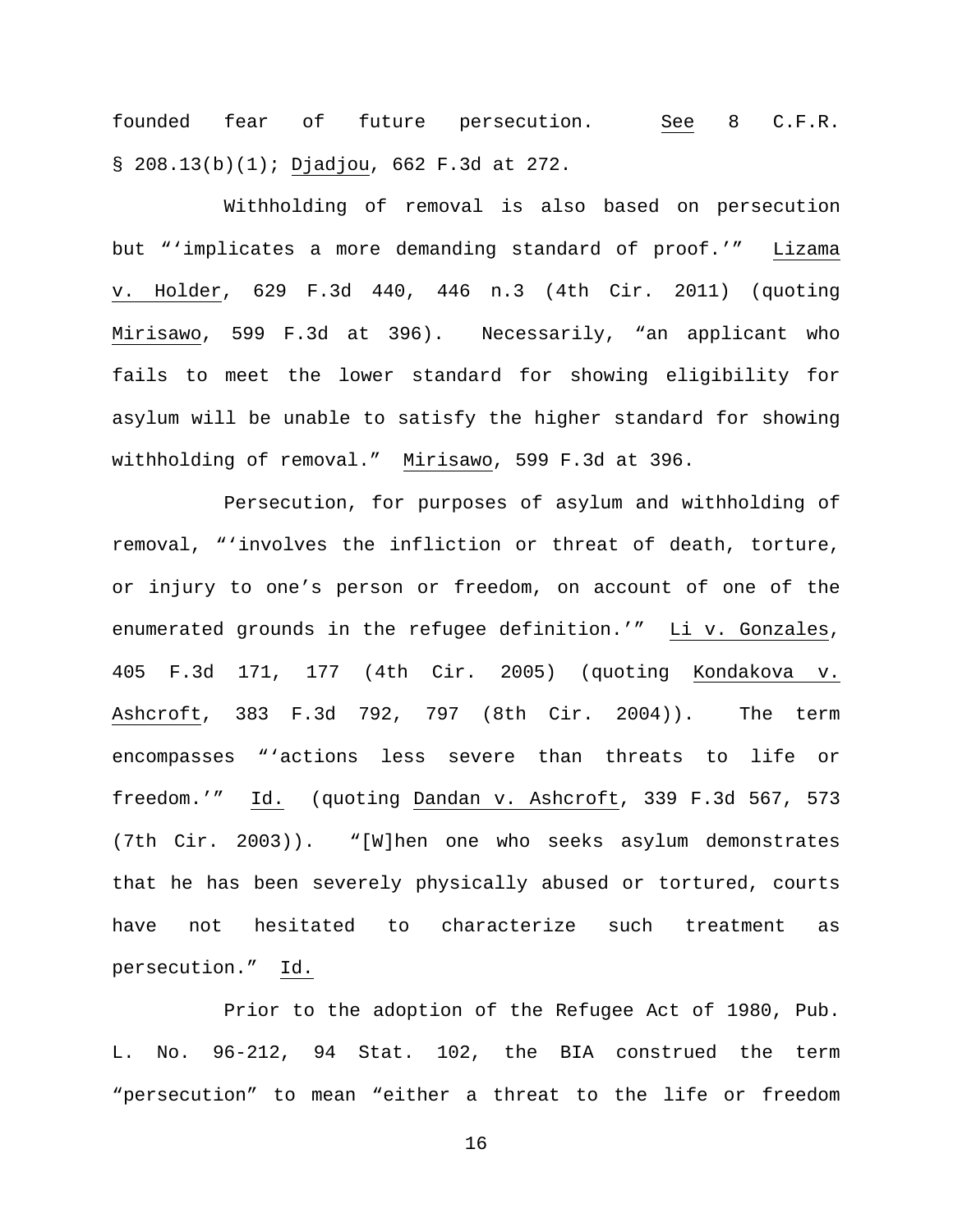of, or the infliction of suffering or harm upon, those who differ in a way regarded as offensive." Acosta, 19 I. & N. Dec. at 222. Employing this construction, the board declared that the "harm or suffering had to be inflicted either by the government of a country or by persons or an organization that the government was unable or unwilling to control." Id. Many of our sister courts agree that an applicant alleging past persecution must establish either that the government was responsible for the persecution or that it was unable or unwilling to control the persecutors.<sup>[4](#page-16-0)</sup> See, e.g., Gathungu v. Holder, 725 F.3d 900, 906 (8th Cir. 2013); Henriquez-Rivas v. Holder, 707 F.3d 1081, 1083 (9th Cir. 2013) (en banc); Jorgji v.

<span id="page-16-0"></span><sup>&</sup>lt;sup>4</sup> In <u>Crespin-Valladares v. Holder</u>, we recognized that<br>cution under the INA "encompasses harm inflicted persecution under the INA "encompasses harm by . . . an entity that the government cannot or will not control." 632 F.3d 117, 128 (4th Cir. 2011); see Soliman v. Holder, 373 F. App'x 384, 385 (4th Cir. 2010) (per curiam) (defining persecution as "'the infliction of harm or suffering by the government, or persons the government is unwilling or unable to control, to overcome a characteristic of the victim.'" (quoting Khalili v. Holder, 557 F.3d 429, 436 (6th Cir. 2009))). Consistent with this understanding, we have upheld BIA decisions denying relief where the applicant failed to show that the government was unwilling or unable to protect against persecution. See, e.g., Ramos-Gonzalez v. Holder, 453 F. App'x 417, 419 (4th Cir. 2011) (per curiam) (denying a petition for review of an order denying an application for withholding of removal); Sydykov v. Gonzales, 127 F. App'x 100, 100-01 (4th Cir. 2005) (per curiam) (denying a petition for review of an order denying asylum, withholding of removal, and CAT relief).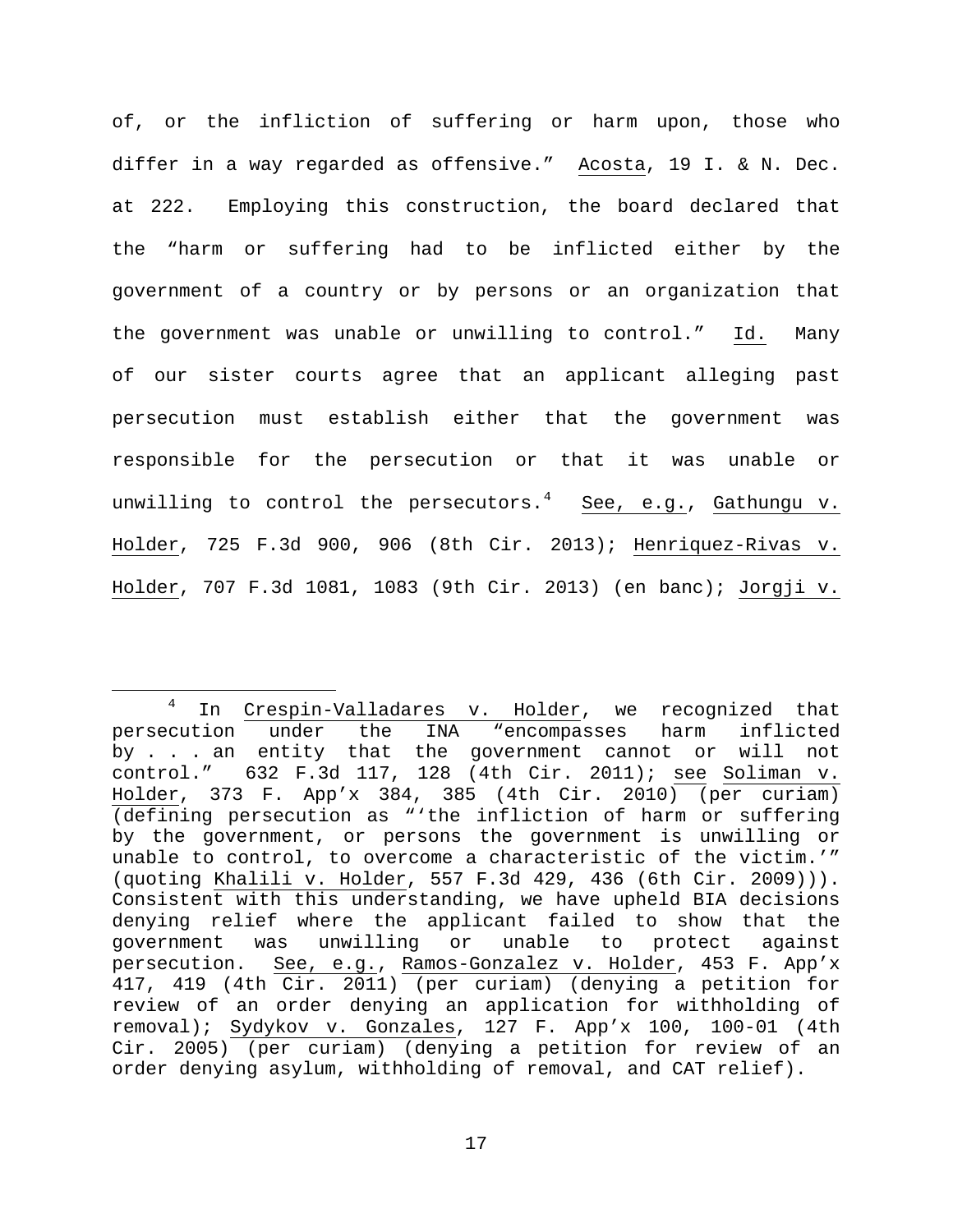Mukasey, 514 F.3d 53, 57 (1st Cir. 2008); Sukwanputra v. Gonzales, 434 F.3d 627, 637 (3d Cir. 2006).

Mulyani does not dispute the need to establish governmental unwillingness or inability to control private actors. She contends, rather, that she made the necessary showing -- i.e., that her testimony recounting the persecution she suffered in Indonesia, combined with the country reports and articles accompanying her application, sufficiently demonstrate that the government was unwilling or unable to protect her.

The record shows that Mulyani never notified the police or any other governmental authorities about the persecution she claims to have suffered. Mulyani's own testimony suggests, moreover, that her attackers did not consider themselves free to assault her with impunity. In one instance, the attackers fled when a man across the street yelled "oy, oy." J.A. 142-43. In another, the anti-Christian protesters ceased the assault and scattered when they heard police sirens. It would seem, then, that the very people persecuting Mulyani believed the government was indeed willing and able to crack down on interreligious violence.

Moreover, the BIA decision points to a 2008 Department of State report observing that the Indonesian government maintains programs to replace damaged churches and ease religious tension, and that the government has successfully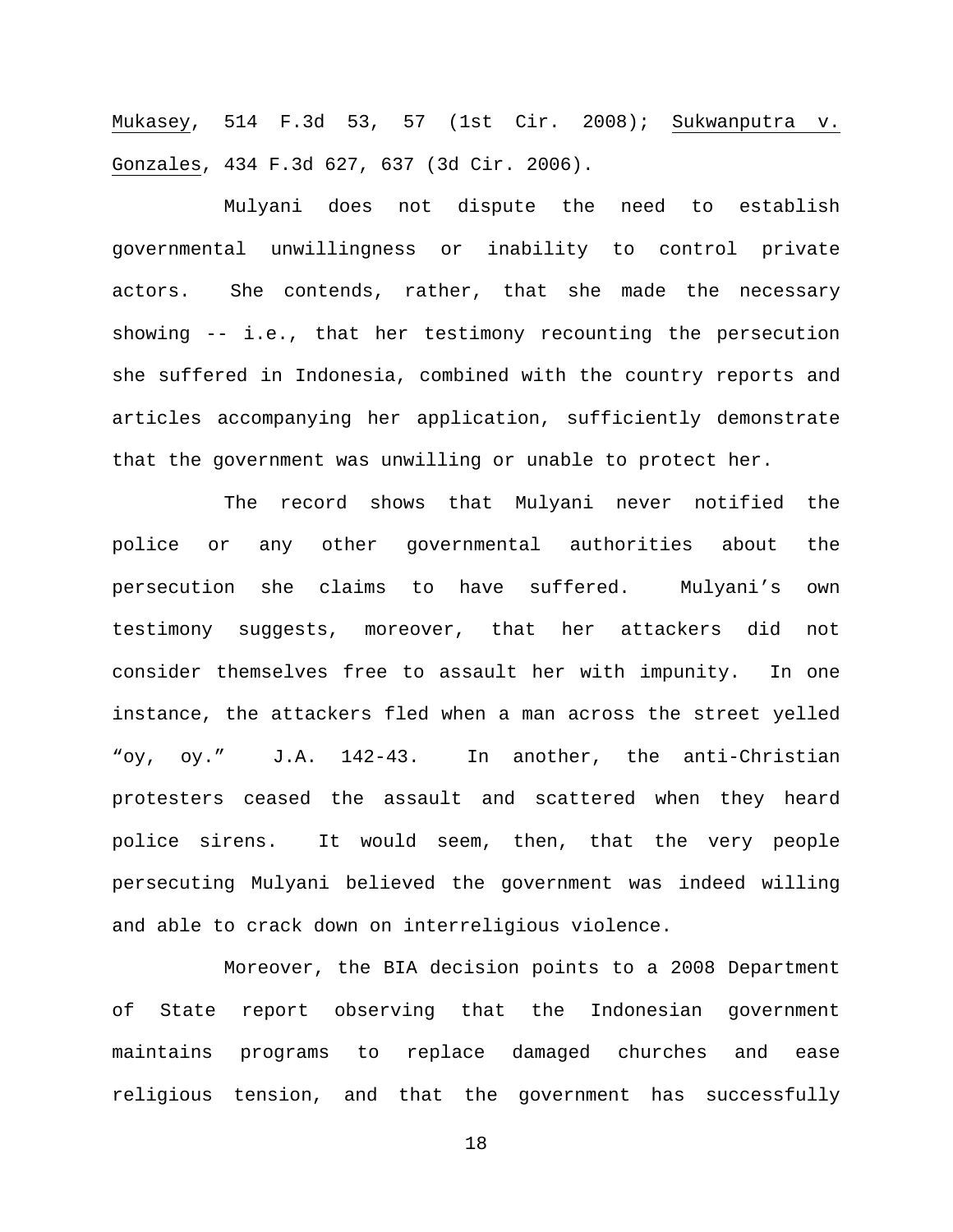prosecuted perpetrators of religiously motivated violence. This, too, is probative evidence of the government's willingness and ability to fight religious persecution. See, e.g., Osuji v. Holder, 657 F.3d 719, 721-22 (8th Cir. 2011) (holding that an asylum applicant had failed to prove past persecution in light of a Department of State report on Nigeria suggesting that ethnic violence, while "all too common," was not condoned by the government).

Mulyani directs our attention to another portion of the Department of State report, zeroing in on its finding that "[i]n some cases the [Indonesian government] tolerated discrimination against and the abuse of religious groups by private actors and often failed to punish perpetrators." J.A. 506. She also cites a posting on a website for persecuted Christians, www.persecution.com.au, reporting that the "implementation of shari'a [in parts of Indonesia] severely disadvantages Christians and other non-Muslims, rendering them second-class citizens and inducing them to conform to Muslim expectations in dress, social behaviour, criminal punishment, and so on." Id. at 548.

These statements, without more, do not justify a reversal of the BIA inasmuch as we "are not considering the evidence in the first instance, but rather are reviewing the BIA decision under a highly deferential standard." Evelyne v.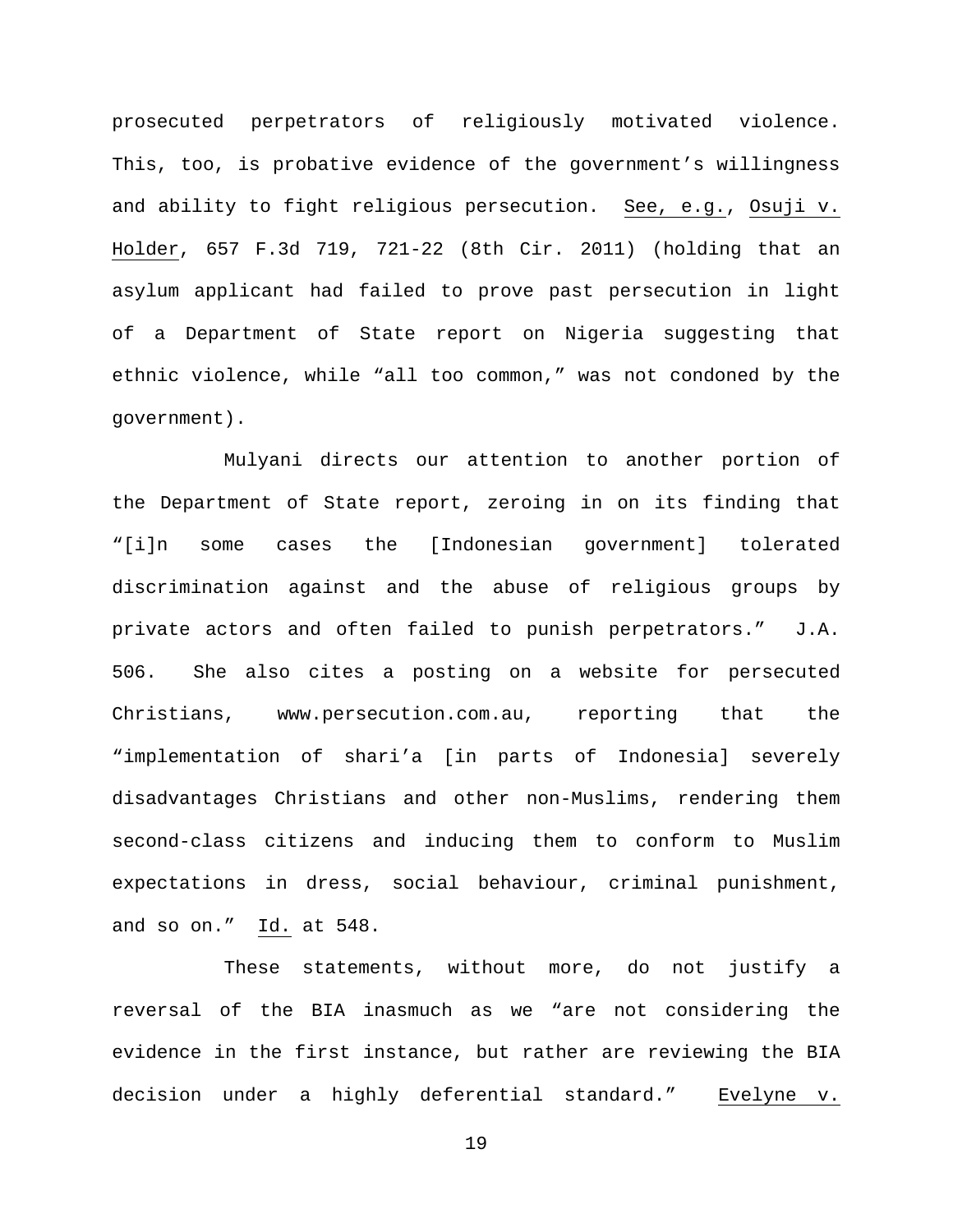Holder, 419 F. App'x 396, 400 (4th Cir. 2011). We must uphold the BIA's decision so long as it is "supported by reasonable, substantial, and probative evidence on the record considered as a whole." Tassi, 660 F.3d at 719. Here, we hold that substantial evidence supports the BIA's determination that Mulyani does not qualify as a "refugee," and that the accounts found in country reports and articles accompanying her application are insufficient to compel a contrary conclusion.

C.

Mulyani's final argument is that the BIA improperly denied her claim for relief under the CAT. As before, our standard of review is deferential to the BIA. We review a denial of relief under the CAT for substantial evidence. See Lizama, 629 F.3d at 449. "Under this standard, 'administrative findings of fact are conclusive unless any reasonable adjudicator would be compelled to conclude to the contrary.'" Suarez-Valenzuela v. Holder, 714 F.3d 241, 245 (4th Cir. 2013) (quoting 8 U.S.C. § 1252(b)(4)(B)).

An applicant for withholding of removal under the CAT must "establish that it is more likely than not that he or she would be tortured if removed to the proposed country of removal." 8 C.F.R. § 1208.16(c)(2). The burden of proof rests with the applicant. Id. "For purposes of the CAT, torture includes only conduct 'by or at the instigation of or with the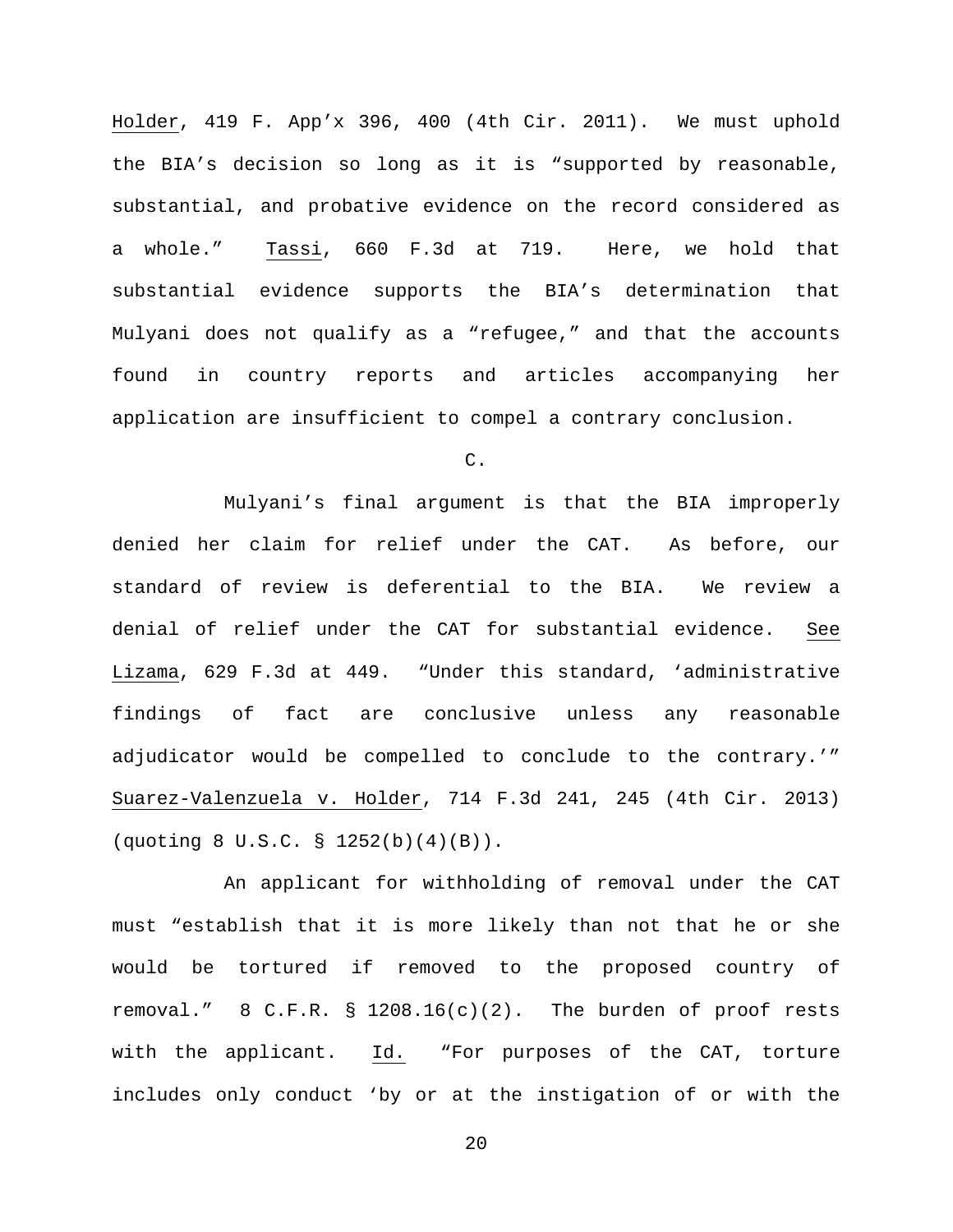consent or acquiescence of a public official or other person acting in an official capacity.'" Lizama, 629 F.3d at 449 (quoting 8 C.F.R. § 1208.18(a)(1)). "A public official acquiesces to torture if, 'prior to the activity constituting torture, [the official] ha[s] awareness of such activity and thereafter breach[es] his or her legal responsibility to intervene to prevent such activity.'" Id. (alterations in original) (quoting 8 C.F.R. § 1208.18(a)(7)). The official or officials need not have actual knowledge of the torture; it is enough if they simply "turn a blind eye" to it. Suarez-Valenzuela, 714 F.3d at 245-47.

The IJ in this case found that Mulyani had failed to proffer any evidence that the Indonesian government knows her identity or would harm her because of her religion, and the BIA agreed with the IJ's conclusion. Mulyani, again, points to various country reports and news stories about conditions in Indonesia as proof of government consent or acquiescence. These reports have probative value. See Suarez-Valenzuela, 714 F.3d at 247. Indeed, we have said that it makes sense for the BIA to rely on State Department reports such as these because an inquiry into country conditions "is directly within the expertise of the Department of State." Quitanilla v. Holder, 758 F.3d 570, 574 n.6 (4th Cir. 2014) (internal quotation marks omitted). We have cautioned, though, that the BIA may not treat